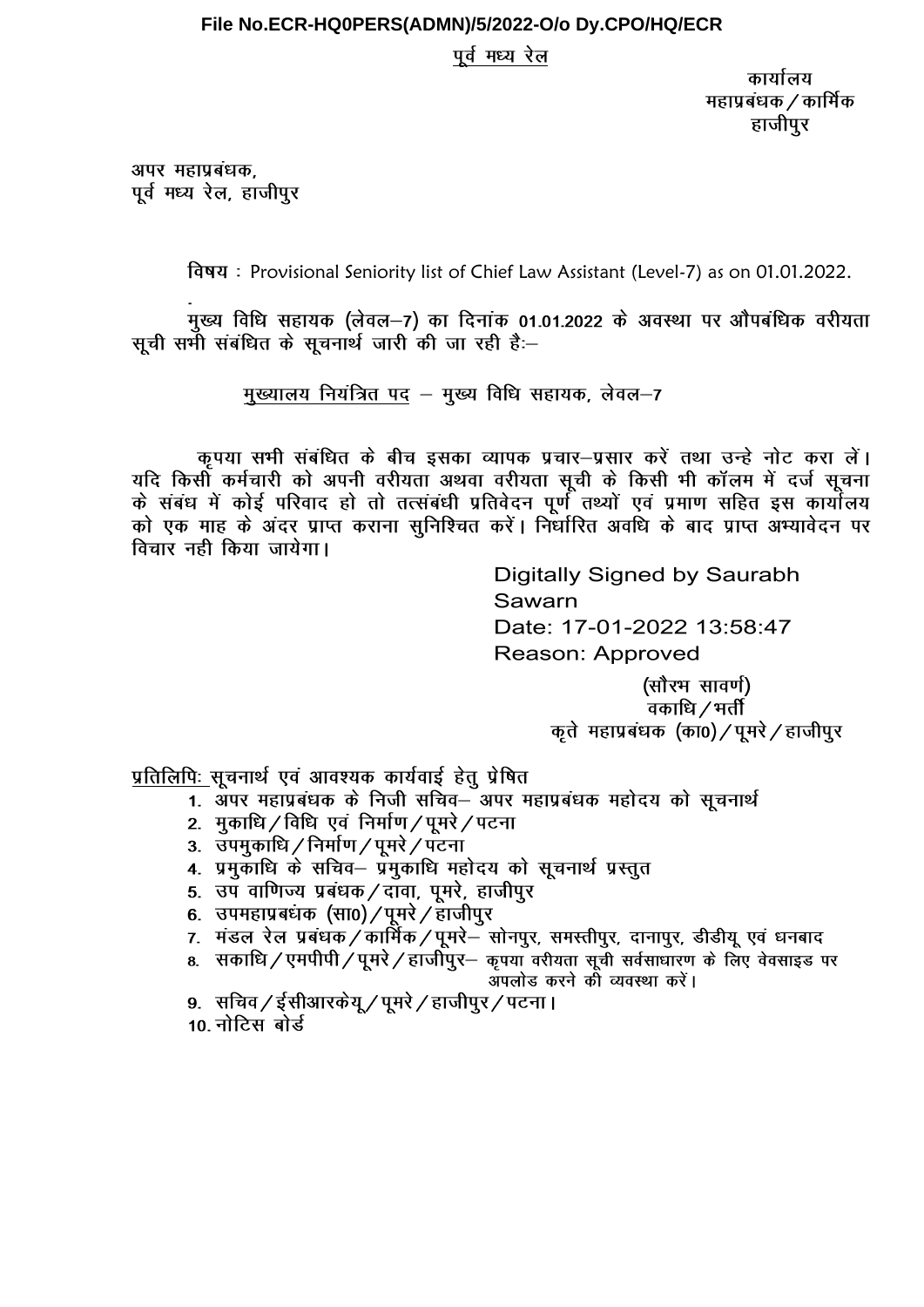## **File No.ECR-HQ0PERS(ADMN)/5/2022-O/o Dy.CPO/HQ/ECR**

| Seniority List Of Administration Department HQ/ECR/HJP As on 01.01.2022 |                                        |                           |                |                  |                    |                     |                            |            |                |                                                        |                                      |                |                |
|-------------------------------------------------------------------------|----------------------------------------|---------------------------|----------------|------------------|--------------------|---------------------|----------------------------|------------|----------------|--------------------------------------------------------|--------------------------------------|----------------|----------------|
|                                                                         | Unit- Hajipur                          |                           |                |                  |                    |                     | Department-                |            | Administration |                                                        |                                      |                |                |
|                                                                         |                                        |                           |                |                  | Sanctioned strngth |                     |                            |            |                |                                                        |                                      |                |                |
| Designation                                                             |                                        | Pay Band & Grade Pay      |                | Permand Temp/W/C |                    | Total               | New Pay Level              |            |                |                                                        |                                      |                |                |
|                                                                         | <b>Chief Law Assistant</b>             | 9300-34800+4600           |                | 45<br>$\Omega$   |                    | 45                  | Level-7                    |            |                |                                                        |                                      |                |                |
|                                                                         |                                        |                           |                |                  | Total              | $\overline{45}$     |                            |            |                |                                                        |                                      |                |                |
|                                                                         |                                        |                           |                |                  |                    |                     |                            |            |                |                                                        |                                      |                |                |
| S.N.                                                                    | Name of Employee<br>(Sh/Sri/Mis/Smt.)  | Father's Name<br>(Sh/Sri) | Comn.          | Desig.           | PF No.             | Place of<br>Posting | Educ.Qual.                 | <b>DOB</b> | <b>DOA</b>     | Date of<br>entry in<br>previous<br>grade i.e<br>4200/- | Date of entry<br>in Present<br>Grade | Seniority Date | <b>Remarks</b> |
|                                                                         | $\overline{2}$                         | 3                         | $\overline{4}$ | 5                | 6                  | $\overline{7}$      | 8                          | 9          | 10             | 11                                                     | 12                                   | 13             | 14             |
|                                                                         | Shashi Bhusan Pd.                      | Harihar Pd.               | <b>UR</b>      | <b>CLA</b>       | 01168757           | PCCM/Claim          | <b>B.Sc./L.L.B.</b>        | 30.12.1964 | 17.09.1990     |                                                        | 24.12.2004                           | 24.12.2004     |                |
| 2                                                                       | Ram Subhash (SC)                       | <b>Bandhan Ram</b>        | SC             | <b>CLA</b>       | 10295616           | DRM/DDU             | B.A./L.L.B.                | 15.10.1965 | 09.06.1989     |                                                        | 27.12.2006                           | 27.12.2006     |                |
| 3                                                                       | Narendra Kr. Singh                     | R.S. Singh                | UR             | <b>CLA</b>       | 25350195           | DRM/DNR             | B.Sc./M.A./L.L.B.          | 30.09.1964 | 24.04.1993     |                                                        | 22.07.2005                           | 22.07.2005     |                |
| $\overline{4}$                                                          | Chandrashekhar                         | B.N. Rai                  | <b>UR</b>      | <b>CLA</b>       | 01169725           | DRM/SEE             | B.A. LLB.<br>Diploma in HM | 06.04.1966 | 02.05.1995     |                                                        | 12.07.2005                           | 12.07.2005     |                |
| 5                                                                       | Ranjeet Kr. Sinha                      | Giribar Dhar Pd.          | <b>UR</b>      | <b>CLA</b>       | 05461716           | DRM/SPJ             | B.Sc./L.L.B.               | 01.06.1967 | 30.09.1993     |                                                        | 12.07.2005                           | 12.07.2005     |                |
| 6                                                                       | Ridhi Nath Pd.                         | Jagan Nath Pd.            | UR             | <b>CLA</b>       | 16000359           | DGM/Law             | B.Sc(Hons)/L.L.B.          | 16.10.1976 | 16.05.2005     |                                                        | 16.05.2005                           | 23.11.2007     |                |
| 7                                                                       | Niranjan Kr. Jha                       | Kamleshwer Jha            | <b>UR</b>      | <b>CLA</b>       | 16012793           | DRM/SPJ             | B.Sc(H)./L.L.B.            | 12.06.1976 | 24.03.2009     |                                                        | 24.03.2009                           | 01.09.2011     |                |
| 8                                                                       | Awadhesh Kumar Sinha Krishn Chandra Pd |                           | UR             | <b>CLA</b>       | ,07374100          | DGM/Law             | M.A/LLB                    | 05.01.1966 | 19.04.1993     |                                                        | 16.05.2013                           | 16.05.2013     |                |
| 9                                                                       | Deepak Kumar                           | Sudhir Choudhary          | UR             | <b>CLA</b>       |                    | PCCM/Claim          | B.A (HON.)/LLB             | 15.12.1979 | 11.07.2014     |                                                        | 11.07.2014                           | 11.07.2014     |                |
| 10                                                                      | <b>Bipul Kumar</b>                     | Narendra Panday           | <b>UR</b>      | <b>CLA</b>       | 16005737           | PCPO/HJP            | B.Sc./LLB/ LLM             | 23.12.1979 | 25.07.2014     |                                                        | 03.06.2014                           | 03.06.2014     |                |
| 11                                                                      | <b>Govind Kumar</b>                    | Siv Chandra Pd.<br>Thakur | <b>UR</b>      | <b>CLA</b>       | 1310513            | DGM/Law             | B.Sc/LLB                   | 07.01.1978 | 12.11.2003     |                                                        | 03.09.2012                           | 19.02.2015     |                |
| 12                                                                      | Arun Kumar Singh                       | Parash Nath Singh         | <b>UR</b>      | <b>CLA</b>       | ,27101311256       | PCPO/HJP            | B.Sc/LLB                   | 05.05.1976 | 12.11.2003     |                                                        | 03.09.2012                           | 20.04.2015     |                |
| 13                                                                      | Sanjay Kr. Choudhary                   |                           | UR             | <b>CLA</b>       |                    | DGM/Law             | MBA/LLB                    | 01.02.1966 | 07.09.1997     |                                                        | 12.04.2015                           | 12.04.2015     |                |
| 14                                                                      | Ajay Kr. Prabhaker                     | Prabhaker                 | OBC            | <b>CLA</b>       | ,27223001524       | PCPO/HJP            | M.SW/LLB                   | 05.05.1978 | 03.03.2006     |                                                        | 12.04.2015                           | 12.04.2015     |                |
| 15                                                                      | Sunil Kumar                            |                           | <b>UR</b>      | <b>CLA</b>       |                    | DRM/DNR             | B.A/LLB                    | 15.01.1973 | 05.09.2000     |                                                        | 12.04.2015                           | 12.04.2015     |                |
| 16                                                                      | Raj Kumar                              |                           | <b>UR</b>      | <b>CLA</b>       |                    | DGM/Law             | LLB                        | 03.04.1976 | 11.12.2003     |                                                        | 12.04.2015                           | 12.04.2015     |                |